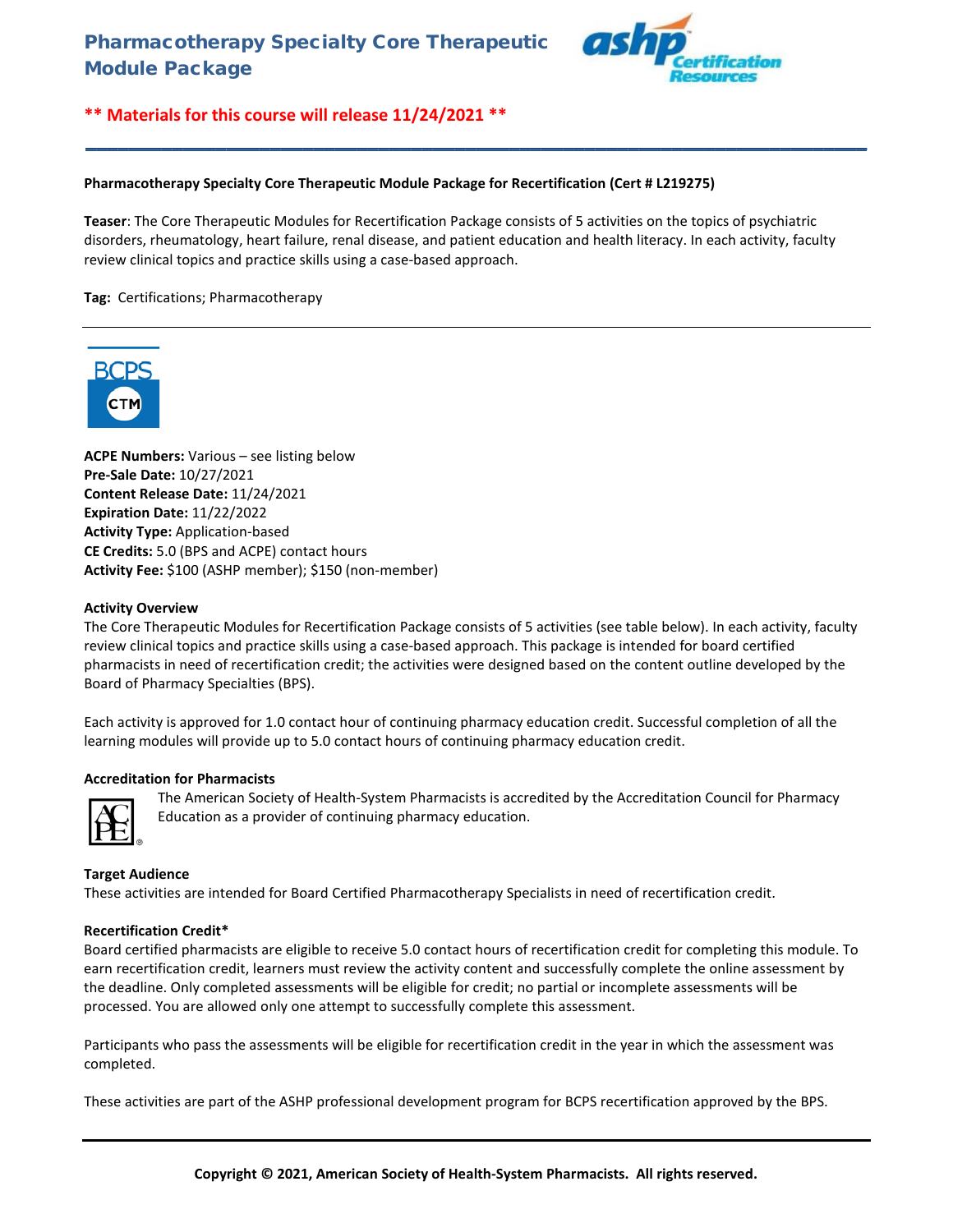

# **\*\* Materials for this course will release 11/24/2021 \*\***

| <b>ACPE Number</b>     | <b>Learning Module</b>                 | <b>Contact</b><br><b>Hours</b> | *Assessment<br><b>Pass Point</b> |
|------------------------|----------------------------------------|--------------------------------|----------------------------------|
| 0204-0000-21-625-H01-P | Select Topics in Psychiatric Disorders |                                |                                  |
| 0204-0000-21-626-H01-P | Select Topics in Rheumatology          |                                |                                  |
| 0204-0000-21-627-H01-P | <b>Heart Failure</b>                   |                                | 75%                              |
| 0204-0000-21-628-H01-P | Selected Topics in Renal Disease       |                                |                                  |
| 0204-0000-21-629-H04-P | Patient Education and Health Literacy  |                                |                                  |

**\_\_\_\_\_\_\_\_\_\_\_\_\_\_\_\_\_\_\_\_\_\_\_\_\_\_\_\_\_\_\_\_\_\_\_\_\_\_\_\_\_\_\_\_\_\_\_\_\_\_\_\_\_\_\_\_\_\_\_\_\_\_\_\_\_\_\_\_\_\_\_\_**

# **Learning Objectives**

After participating in these CPE activities, learners should be able to:

# **Select Topics in Psychiatric Disorders**

ACPE #: 0204-0000-21-625-H01-P

For patients with bipolar, schizophrenia, anxiety disorders, post-traumatic stress disorder, and/or substance abuse disorder:

- Interpret basic diagnostic factors, clinical presentation, and target symptoms of selected psychiatric disorders.
- Formulate the most appropriate treatment, monitoring, and follow-up plans based on patient-specific information and current guidelines.
- Evaluate drug-related problems and response to therapy.

#### **Select Topics in Rheumatology**

#### ACPE #: 0204-0000-21-626-H01-P

For patients with rheumatoid arthritis, osteoarthritis and gout:

- Formulate the most appropriate treatment and monitoring, based on drug-specific variables, patient-specific information and clinical practice guidelines.
- Evaluate drug-related problems and response to therapy.
- Recommend appropriate modifications of patient-specific treatment plans based on follow up assessment.

#### **Heart Failure**

ACPE #: 0204-0000-21-627-H01-P

- Interpret diagnostic and/or laboratory tests, vital signs and clinical presentation in patients with heart failure.
- Formulate the most appropriate treatment and monitoring plans, based patient-specific information and current guidelines for patients with heart failure.
- Recommend appropriate modifications of patient-specific treatment plans based on follow up assessment in patients with heart failure.

#### **Selected Topics in Renal Disease**

ACPE #: 0204-0000-21-628-H01-P

- For patients with acute kidney injury and chronic kidney disease determine the most appropriate treatment and monitoring based on drug characteristics, patient-specific factors, and current clinical practice guidelines.
- Manage drug dosing and drug-related complications in patients receiving renal replacement therapy.
- Identify appropriate modifications to the treatment plans based on follow-up assessment to optimize outcomes.

# **Patient Education and Health Literacy**

ACPE #: 0204-0000-21-629-H04-P

- Assess considerations for communicating pharmacotherapy plans to various patient populations, including pediatric patients and geriatric patients, using universal health literacy precautions.
- Evaluate methods for educating patients and caregivers on safe and appropriate use of medications and devices.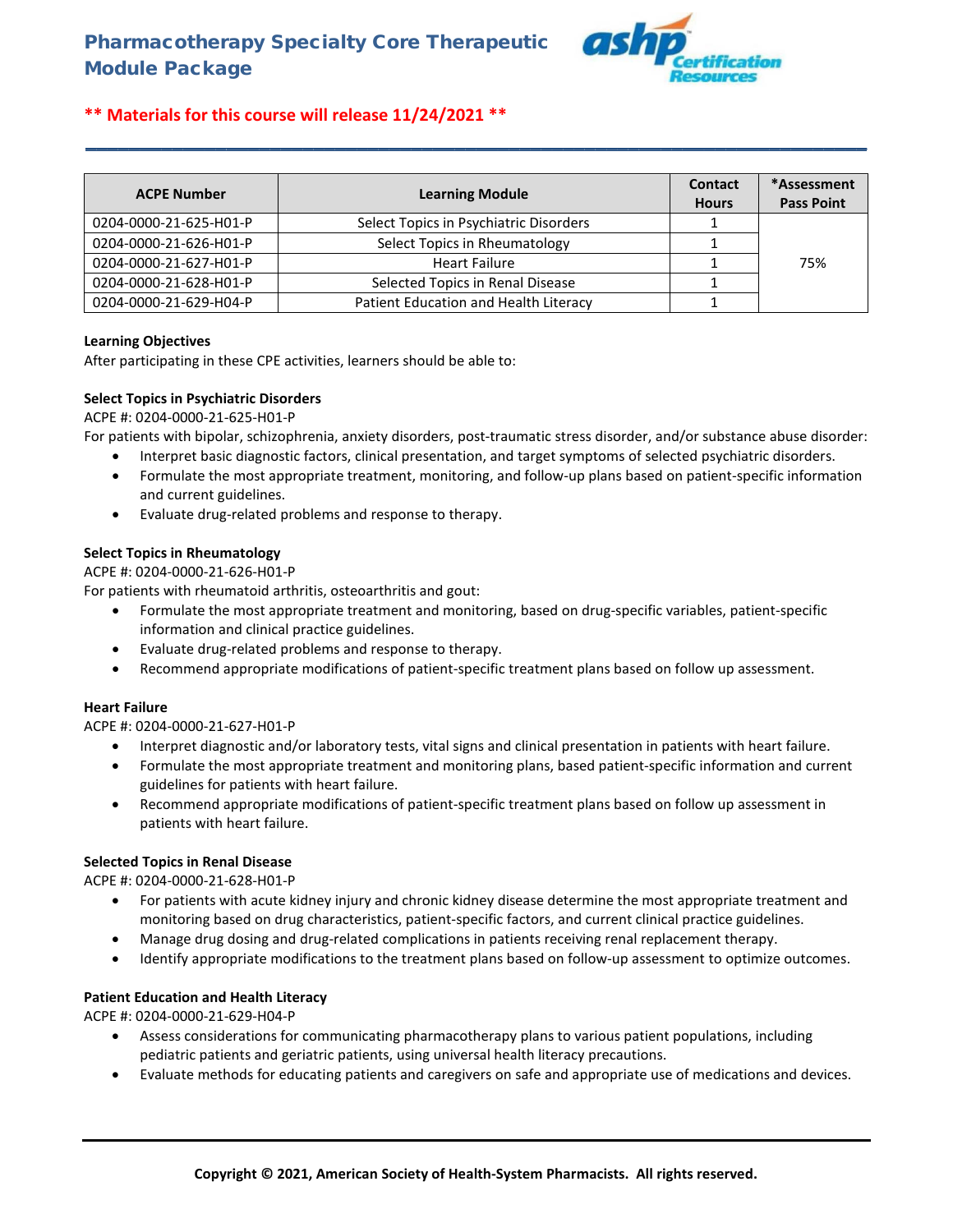

# **\*\* Materials for this course will release 11/24/2021 \*\***

### **Faculty**

[https://www.ashp.org/Professional-Development/Board-Certification-Resources/Pharmacotherapy/Pharmacotherapy-](https://www.ashp.org/Professional-Development/Board-Certification-Resources/Pharmacotherapy/Pharmacotherapy-Review-Course-Faculty)[Review-Course-Faculty](https://www.ashp.org/Professional-Development/Board-Certification-Resources/Pharmacotherapy/Pharmacotherapy-Review-Course-Faculty)

**\_\_\_\_\_\_\_\_\_\_\_\_\_\_\_\_\_\_\_\_\_\_\_\_\_\_\_\_\_\_\_\_\_\_\_\_\_\_\_\_\_\_\_\_\_\_\_\_\_\_\_\_\_\_\_\_\_\_\_\_\_\_\_\_\_\_\_\_\_\_\_\_**

# **Ilya Danelich, Pharm.D., BCPS, BCCP**

Clinical Coordinator; Cardiology Clinical Pharmacy Specialist Thomas Jefferson University Hospital Philadelphia, Pennsylvania

#### **Jessica Farrell, Pharm.D.**

Associate Professor Albany College of Pharmacy and Health Sciences Clinical Pharmacist The Center for Rheumatology Albany, New York

#### **Mei T. Liu, Pharm.D., BCPP**

Clinical Assistant Professor Ernest Mario School of Pharmacy Rutgers, The State University of New Jersey Piscataway, New Jersey Psychiatry Clinical Pharmacist Penn Medicine Princeton House Behavioral Health Princeton, New Jersey

# **Nicholas Owens, Pharm.D., BCACP, BCPS**

Assistant Professor of Clinical Pharmacy Philadelphia College of Pharmacy at University of the Sciences Philadelphia, Pennsylvania

# **Laura Waite, Pharm.D., BCPS, CLS, BC-ADM**

Associate Professor of Clinical Pharmacy, Director of Student Recruitment and Engagement, and Middle States Commission on Higher Education Self-Study Co-Chair Philadelphia College of Pharmacy University of the Sciences Philadelphia, Pennsylvania

# **Content Matter Experts**

# **Christopher Betz, Pharm.D., BCPS, FKSHP, FASHP**

Associate Professor, Clinical and Administrative Sciences Sullivan University College of Pharmacy Louisville, Kentucky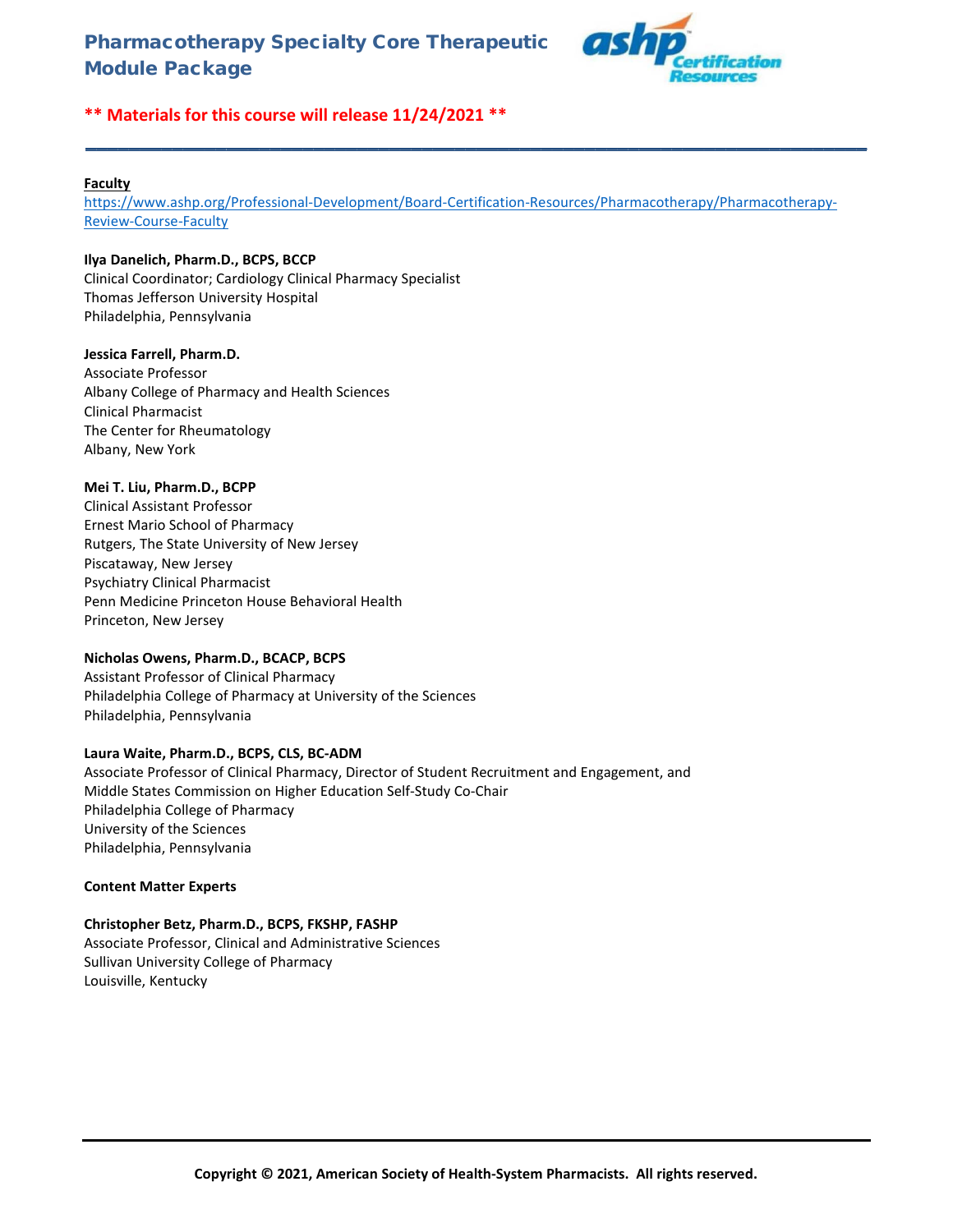**\_\_\_\_\_\_\_\_\_\_\_\_\_\_\_\_\_\_\_\_\_\_\_\_\_\_\_\_\_\_\_\_\_\_\_\_\_\_\_\_\_\_\_\_\_\_\_\_\_\_\_\_\_\_\_\_\_\_\_\_\_\_\_\_\_\_\_\_\_\_\_\_**



# **\*\* Materials for this course will release 11/24/2021 \*\***

# **Snehal H. Bhatt, Pharm.D., BCPS-AQ Cardiology, FASHP, AACC**

Associate Professor of Pharmacy Practice Massachusetts College of Pharmacy and Health Sciences Clinical Pharmacist Beth Israel Deaconess Medical Center Boston, Massachusetts

# **Douglas Slain, Pharm.D., BCPS, AQ-ID**

Professor and Infectious Diseases Clinical Specialist West Virginia University (WVU) and WVU Hospitals and Clinics Canonsburg, Pennsylvania

#### **Reviewers**

Anna M. Jackson, Pharm.D., BCPS Tony Martin, Pharm.D., M.B.A. Susan R. Dombrowski, M.S., R.Ph.

#### **Field Testers**

Iman Aberra, BCPS Mohammad Qasim Adil, Pharm.D., BCPS Junsup (Justin) Ahn, Pharm.D., BCPS Dawn Anderson, Pharm.D., M.B.A., BCPS John Austin, Pharm.D., BCPS, BCCCP Jill Balcombe, Pharm.D., BCPS Grace Benson, Pharm.D., BCPS Ethan Blashford, Pharm.D., BCPS Christina Brummett, Pharm.D., BCPS, BCCCP Carley Castelein, Pharm.D., BCPS, CPPS Hetty Cheng, Pharm.D., BCPS Kevin Chilbert, Pharm.D., BCPS Lauren Dombrowski, Pharm.D., BCPS Janine Douglas, Pharm.D., BCPS Shannon Eidsness, Pharm.D., BCPS Karly Erickson, Pharm.D., BCPS, BCCCP Michelle Estevez, Pharm.D., DPLA, BCPS David Evans, Pharm.D., BCPS Katherine Evans, Pharm.D., BCPS Christopher Garner, B.S.Pharm., BCPS Carmen Gust, Pharm.D., BCPS Matt Haldiman, Pharm.D., MBA, BCPS Coleen Hart, Pharm.D, BCPS, BCCCP Chris Hayek, Pharm.D., BCPS Destine Hoover, Pharm.D., BCPS Jean Huang, Pharm.D., BCPS James Hummel, Pharm.D., BCPS, CBIS Kamanski Jordan-Williams, Pharm.D., BCPS Lairyn Kenney, BS, Pharm.D., BCPS Eric Kinney, Pharm.D., BCPS Yvonne Labram, Pharm.D., BCPS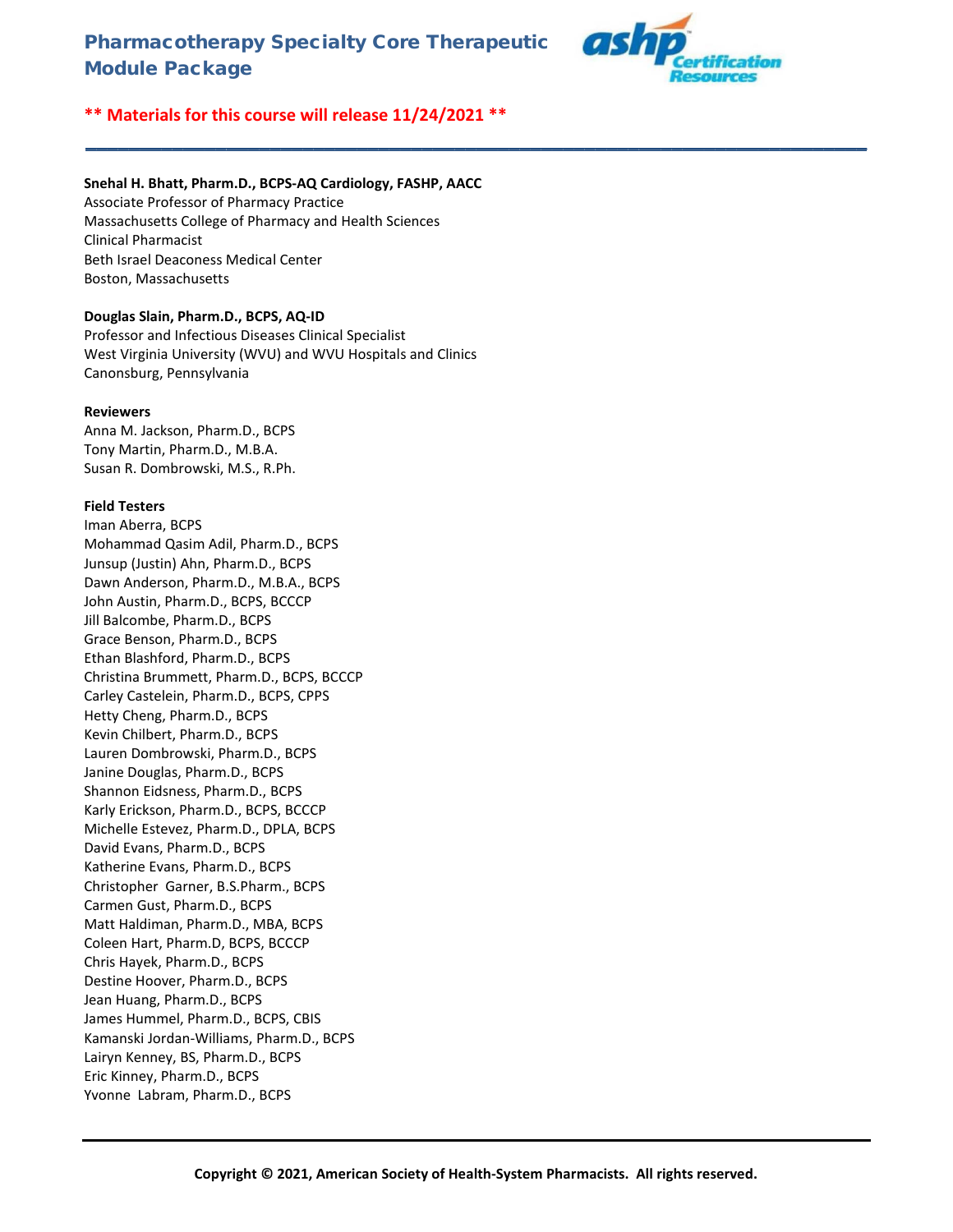

**\*\* Materials for this course will release 11/24/2021 \*\***

Jane LeBlond, Pharm.D. Jennifer Lee, Pharm.D., BCPS, BCCCP Linda Logan, Pharm.D., BCPS, BCPP, BCACP Kenzi Lopes-Pimental, Pharm D., BCPS Erin Mangum, Pharm.D., BCPS Samuel Martin, Pharm.D., BCPS Amanda Memken, Pharm.D., BCPS, BCPPS Clarice Montgomery, Pharm.D. BCPS Charu Narra, Pharm.D., BCPS Debra Oliver, Pharm D., BCPS Monica Owen, Pharm.D., BCPS Jennifer Panic, Pharm.D., BCPS TYLER PERRY, Pharm.D., BCPS Kathy Pollitzer, Pharm.D., BCPS Amina Popoola, Pharm.D., BCPS Rebecca Powell, Pharm.D., BCPS Forrest Ridgway, Pharm.D., BCPS, BCOP Alex Rock, Pharm.D., AAHIVP, BCPS Kristen Rychalsky, Pharm.D., BCPS, BCOP Nahirony Sanchez Coronado, Pharm.D., BCPS, BCGP Aulia Shariat, Pharm.D., BCPS Caroline Simari, Pharm.D., BCPS Donald Singh, Pharm.D., MBA, BCPS pauline situ, Pharm D., BCPS Mehek Talwar, Pharm.D., BCPS Amanda Troup, Pharm.D., BCPS Cortney Valela , Pharm.D. BCPS Sarah White, Pharm.D., BCPS Brittany Williams, Pharm.D., BCPS Lauren Williams, Pharm.D., BCPS Angela Wowczuk, Pharm D., BCPS, AAHIVE Kristen Young, Pharm.D., BCPS Cella Yung, Pharm.D., BCPS, CDCES Katrina Zywiec, Pharm.D., BCPS

# **Disclosures**

In accordance with the Accreditation Council for Continuing Medical Education's Standards for Commercial Support and the Accreditation Council for Pharmacy Education's Standards for Commercial Support, ASHP requires that all individuals involved in the development of activity content disclose their relevant financial relationships. A person has a relevant financial relationship if the individual of his or her spouse/partner has a financial relationship (e.g. employee, consultant, research grant recipient, speakers bureau, or stockholder) in any amount occurring the in the last 12 months with a commercial interest whose products or series may be discussed in the educational activity content over which the individual has control. The existence of these relationships is provided for the information of participants and should not be assumed to have an adverse impact on the content.

**\_\_\_\_\_\_\_\_\_\_\_\_\_\_\_\_\_\_\_\_\_\_\_\_\_\_\_\_\_\_\_\_\_\_\_\_\_\_\_\_\_\_\_\_\_\_\_\_\_\_\_\_\_\_\_\_\_\_\_\_\_\_\_\_\_\_\_\_\_\_\_\_**

All faculty and planners for ASHP education activities are qualified and selected by ASHP and required to disclose any relevant financial relationships with commercial interests. ASHP identifies and resolves conflicts of interest prior to an individual's participation in development of content for an educational activity. Anyone who refuses to disclose relevant financial relationships must be disqualified from any involvement with a continuing pharmacy education activity.